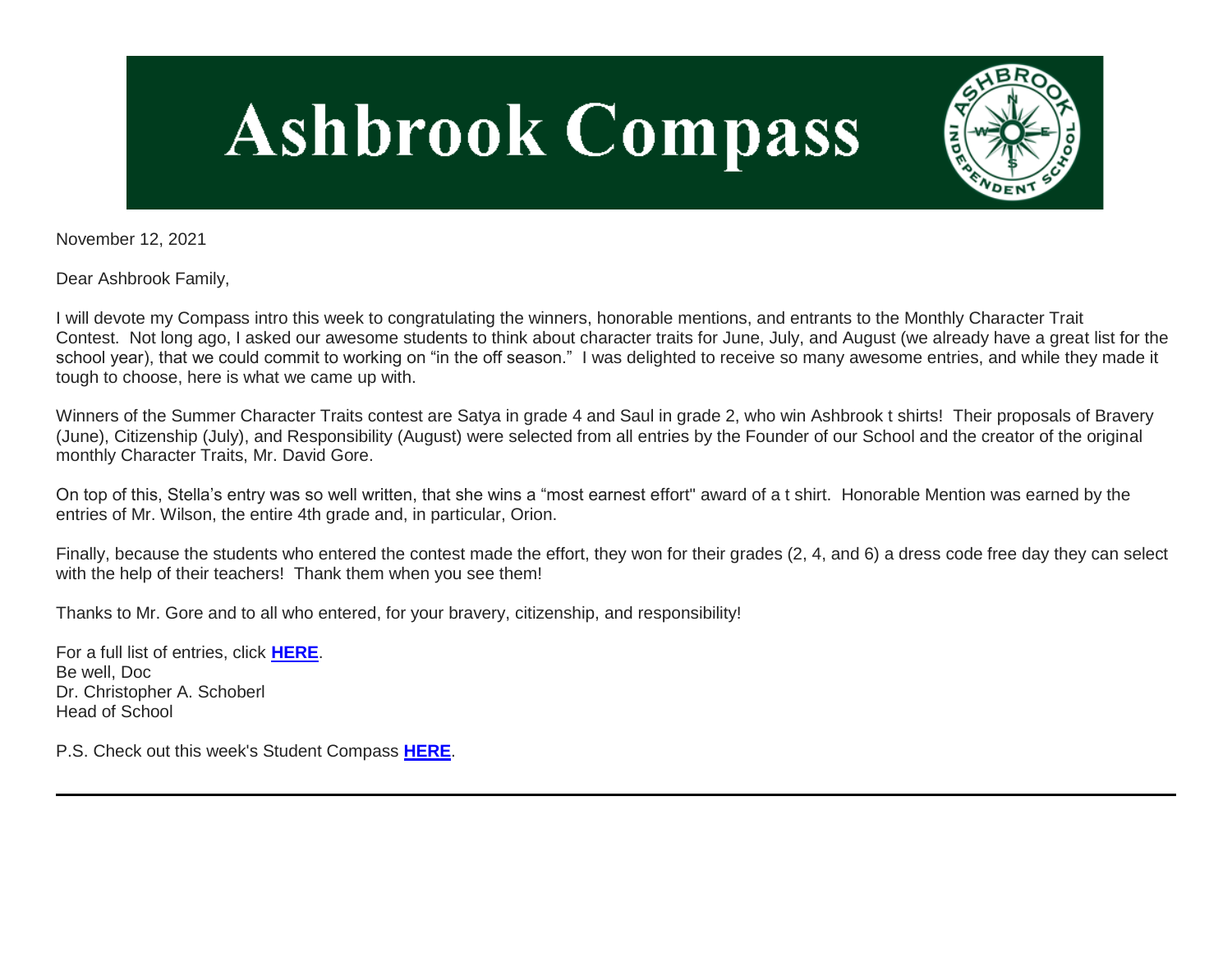**Next Week:**

**Nov. 15** -- Philanthropy Class fundraiser starts **Nov. 16** -- Model UN CrisisCon **Nov. 17** -- Coffee/Tea with the Leadership and Scholastic Book Fair starts **Nov. 19** -- Student biome projects presented, by the front doors at 1:35 pm **Upcoming Dates: Nov. 22** -- Winter Term hot lunch orders due **Nov. 24** -- Grand Day; Half-day of School; No After-School Program **Nov. 25-26** -- Thanksgiving Break **Nov. 30** -- November Admissions event via Zoom, Education is Well Rounded: The Arts as Essential Curriculum

**Save the Date! Dec. 2** -- Middle School Dance and Parent Connection Night (see below for more info)

**[2021-22 School Year Event Calendar](http://link.mystudentsprogress.com/ls/click?upn=t3AI3kjK1Pyk9qPfHnOahelBVVSIlRAa3GeSLMbkINmgHr3guxrPuqfp-2Bh-2FJW4nCZ4g8Gi3XkGXC-2FKATZbsSvlLtGaxynoxi8rg7wuoRjJ9ogb5HbX999Eip-2FZE6wLdBt-2FZXHJBS6zquMLtzN9wyAf-2BwWQPV3rI3lDDknuQ1JHMBzJ8gUYT-2F7YzNEwZY9IsL01sHprQ-2FIDOi-2FxvxQxcWetx3uPiVsOO-2BTqPctwW7ytf9RkxC1x3UjTIEBtRaqxRocHrr-2BmciBR4-2BJ-2F9FRK9RIbCVijz3zpNIIcd4PIsUMddSSVNBf6Erlmv-2BHBcLMpY-2BXATDQ1ruaOReFDZmWYSBv8U-2FG-2FKOr0yEkAwqSdMzdcQ3gq4Z79RZNOTZP4nGap5-2B4nzc4nIf29OyD3NhvJHQaLkc85sE-2FfYbPaGyyk6H2FOzJRYThJmT37US6LpTrGNlh9HxVTLYe1LpjcNTBXNJsSKlp-2BAa-2BVuGTdE8v33fTt9-2BgR-2BE9tSlDPzhNHxWPZ2RZ535aLRz3SoCCiPZR3EABfh4FMKDRC4z2q-2Bvjvbtim7SOD4kDD2r5XYSDBe4a3bcI5fNds6iRAQWmj3uDnwn3-2B3tKuGNT1JKaRpJXKTgGLzWZLAnNUo4fvdQC77H83vaK-2BM8PCeLuljt-2FRAsnx0cP-2FGdRouESOyMOB5ORkT-2BH-2Bkw4hRRiiTCpe61BsZqpA-2BuMoNl_1PndbFfBoQGSZbxwXHHEexw3B2F0fG-2BUmuXm6a-2BX-2Bztwvq9teoiT2qaQbXJuHS0LxW8-2Ff4vQxyh0oTwE0cywR9QzFNYS6zInXnOkhxWIGxAYH55Ym3fhIs9cVPbXdDJHOXHdBV4WjmqM3eSM2inR7bxo8yzGCWp5oK8eGpaXx6TrqzjTs-2F2e7y3AMij-2BF0W1Gp-2FKjuPFkD8uR4dlXyoaSOEKZMGKViS9Jt7f-2FUcPCdwp7F2kdS5zwzav-2B4M5UR2Mv96fRWhtcpsavcX9Kul4LtaQ4SHn-2BxvaIbt1d0s8W0qOuchfRfXvyQYg17gVeZKJyqYhpeHvt-2Fa5L4MMFnuKggQYB88Zx2FV0NZkly5f2PlxfPVukELYdfaxCyXLUQgz1-2FTuS9rIyhLszRm5YZLik73Om8cVHLgE1T9RnZq4L3buxEtsa-2FwSuHYPQDG6Rn-2FB)** -- check out the updates!

**[Family Volunteer Opportunities](http://link.mystudentsprogress.com/ls/click?upn=VpBe6Z9t6RkEC4qAoQCerkRqVNRJCi4SE2bZPjoSvlxSlLFpfnUYhuutAutUGnBh84nj-2BJvhJlx1K1dJMDDqBY1qLZ1O0nCcHebienBZj-2BKxsXBin-2FugM50Q-2FqN8cLG3Urd1ZQzGcMWtkFleXRzacA-3D-3DCRRB_1PndbFfBoQGSZbxwXHHEexw3B2F0fG-2BUmuXm6a-2BX-2Bztwvq9teoiT2qaQbXJuHS0LxW8-2Ff4vQxyh0oTwE0cywR4V8gp7dWYllOgPm5db0-2BgqvtBYcpIawDbiDDECp-2FMOMMUTukW-2FI1t5wLntGcpyzKlf9PxvzW6A-2F76AMHjV844JWG2FflCh54qbR18R-2FMM3UAnjVBqnvEeruH-2F6-2BiowBvKUJQu3ohFEqqIwlCY8o4B44Lq19c-2FkAWtaQQB9NOE2EP1i2kGxsbdOoM-2Fyc9yWf8k3weC0qTgUeFEcy8pLy-2B5uIdAct2X7YRJYVIWTCZaQTqjc-2BsjPfIqE8ewYejAP-2FxpXzpG76SAlwx8DoKyBMKMKGC43g4U-2BTqFn4sPwfrUyJFr26oADcsrMt-2FQzfIVFq1FOopLtfH0gg5NTDANFKJiWlLXzl7pKZCtps-2FhtaUsxk) -- 7 opportunities available!**

# **Scholastic Book Fair Starts Wednesday!**

We need volunteers for the Book Fair!! Visit the **[Ashbrook Scholastic Homepage](http://link.mystudentsprogress.com/ls/click?upn=qkro44VJaETWQ07zA-2B-2FiEyVSGpsWQ8geVbH99hO8OwtjFmOHR3K-2Bi11CFc7cHeHDldU8A-2BWXehx3H8WaWn8vpJRmsc4hSjy9qmj-2B3C2NoiPUO2IWAOL7M2UBBl-2BO5C6nDlLI2dlxNtFj9j-2FvB3phsw-3D-3DfDX4_1PndbFfBoQGSZbxwXHHEexw3B2F0fG-2BUmuXm6a-2BX-2Bztwvq9teoiT2qaQbXJuHS0LxW8-2Ff4vQxyh0oTwE0cywR0amskSFkIXq74wwwLwp6iWgbA2clIBBUYOv04v7ulbhYCZXrBW-2BISoy81-2B8CPXwXO7E7PPZN0mOdTJ-2FnPKdyUZQSl3snNMvwid6DhrsIMR-2FAm-2FLuemsvma0Z6IHw-2FeFYOocvDxByMaHJQRJiAtKyUBvU1w-2FfMPgb-2F8gJr7ltBzlb1xK5FlCdLsHztGVdGuyzbEAWuTsCo-2FaNHvYnNOKHwUsYJCtlLGRRVQoE1kKvuEoFESJvF330KJGLJ-2BPx-2BC0PWwnSqhSsgzVkkip6rGnczwQ6ydTToA45Lufssx-2F7V39Mpj-2BKRz6gXt8OPqlIiLTLkHkRdZ-2BTCZr61N9wr0bYlflkjVGzvWY9U4E0JM3Stbq)** and click on the orange Sign Up button to register. All volunteers will need to complete the 21-22 volunteer forms through the office. These include an updated background screening form as well as a copy of your Covid vaccination status. Please be sure to submit these to Ms. Rachael ASAP.

Use the same link to set-up your students eWallet, a convenient digital payment account so your child can shop the Fair cash-free. Grandparents, friends, and others can contribute to the eWallet to help build your home library.

And just for you -- Parent Only Shopping Hour, 2-3 pm every day during the Book Fair!

# **Thank you HP, First Alternative Co-op, and Combat Construction for supporting the Rube Goldberg Machine Contest!**

Thanks to HP coming on as a Partner and the Co-op and Combat as Sponsors, we will now be able to offer scholarships to area teams who may not otherwise be able to compete.

If you own or know of an area business that wants to be a part of this STEAM contest hosted by Ashbrook, please view the preliminary materials **[HERE](http://link.mystudentsprogress.com/ls/click?upn=VpBe6Z9t6RkEC4qAoQCerkRqVNRJCi4SE2bZPjoSvlyQoeU-2FIMLvrrQLugoxaQDi4hBir2PlvtR1m1s3i4Q-2F8ZtbmNMAAmHZgcKYEJ-2FvJ70tTABdjOIpEfyWcIOdANksVAnw_1PndbFfBoQGSZbxwXHHEexw3B2F0fG-2BUmuXm6a-2BX-2Bztwvq9teoiT2qaQbXJuHS0LxW8-2Ff4vQxyh0oTwE0cywR4SS3jqhF0RG1p4wEQIXjET6bhemQKymgaG4X67jhqzz7oZL7m860c1aleTnhqTbVqGcOUyqZBWwR9KdZ8g53qv-2FgNL0hd5Olagtee-2FaAJnaV2nYaYuBTP-2F1oCqWjuugF6odpcMM4jOspB3LebqjPEh70-2BQ3mge6HPvS-2BDGtREb8PmWt3tsa4nYmBRThoCUJ2jwLWeh-2BGm6kgO3VV9tXNk0N5MhxiNx8HzrlrBSTFkp8XZMoRbrxC3SE-2F-2BXP6JqS-2Bx9506svHfrNRAWJG3M48s7xLFZFj-2B0CV3W7qkz-2BrZPDjEAQYfHmsKFWh7IvGcQ0QlaWkdRtBKpdZuo-2BEC-2FMqlzaKcl3xh-2B6RVmTWJOLACM9)**. For as little as \$500, the business logo/name would be included in all contest promotional materials, including fliers, ads, and contest t-shirts. Please be in touch with Doc by November 15.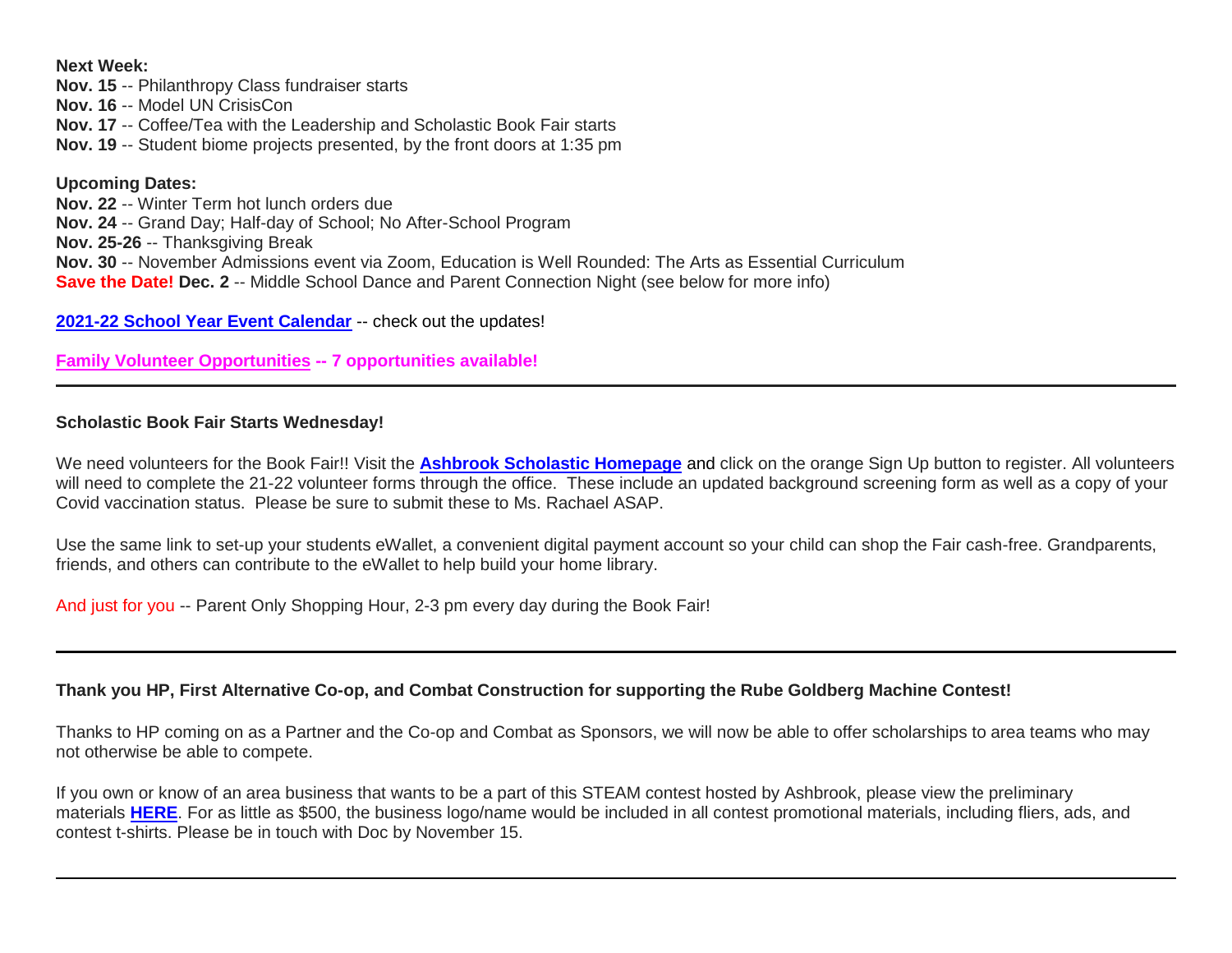## **Coffee/Tea with the Leadership**

The November Coffee/Tea with the Leadership is on November 17th at 2:30. Add to **[THIS FORM](http://link.mystudentsprogress.com/ls/click?upn=VpBe6Z9t6RkEC4qAoQCeri-2FFFh7llDqKppeMq4GAyjRWQxckQw26M-2Bv6Io9sYjjz6W46CCH-2BubvpuVA63wKWOQQJss8C6Vt0wfy2dMmIAlPCF1ws7NpquVMTlBHkjSNyuDXogUCBi9AGWzWqGVwZwg-3D-3DTO2t_1PndbFfBoQGSZbxwXHHEexw3B2F0fG-2BUmuXm6a-2BX-2Bztwvq9teoiT2qaQbXJuHS0LxW8-2Ff4vQxyh0oTwE0cywR0K2FJZ-2F9zObHU7Adt7ZJ8djTjpSi3ZEv9QK-2F9Z23CWtuP2bvyKHFBH0m475RAuazlumjwNsFHGyWw0YI-2BjTMrvvp1eUzTAr72iBHBx4CG-2F9oynQf9OUD7ZYjIaaq551QKY0ap8mFkZkRRcvy0cMuarkK6UxK80J-2F4JV9IO-2Bn9rdW2g2GifAYkiGyY6REJCBdhu7yMn9EVEct9P97PXYzWcWpnrl403kiDtJE-2BIvtIrxiFzyX-2FhPH8S5T9-2FNtXF0Ya4ZkT09x7WefoX3hd-2Ffp9B6da6fqoPuUPqfBUQ4fYlkDp5tJIhs4gBI22OupfN-2B7tY18e1qOYn7WC4sBvxGiz4IsGx2DULzAoJKGWPuupyZ)** any questions you'd like Doc and Mrs. Sechler to address during this session. Some topics they will plan to cover will include upcoming events such as the Book Fair and Grand Day as well as an overview of what to expect when report cards are sent home in a few weeks.

#### **Philanthropy class student fundraiser**

Mrs. Capps's philanthropy class will be holding a fundraiser next week, and they will be selling handmade items such as scrunchies, play-doh, stickers, coasters, keychains, and more! Most items are priced from \$1 to \$15. There will also be a raffle for a large crocheted blanket, and raffle tickets will be \$5 or 5 tickets for \$20. The funds raised will go towards chickens, a chicken coop, a composting system, a garden, and fruit trees. Look for their table in the commons all week after school.

#### **Parents invited to view 7th grade science projects November 19**

Next Friday, the 7th graders will be available just outside the front doors at 1:35 pm to present their biome science projects. Students will be building models representing a biome enclosure for a zoo that must contain 2 major animals, 2 major plants, 10 organisms, 8 abiotic factors, and more. Come check out what the students are learning!

#### **Grand Day is November 24**

We look forward to celebrating all of the Grand people in our students' lives on Wednesday, November 24th! Mark your calendars for this date as you will receive a folder of special messages from the students as well as a link to join a live event at a tentative start time of 11:40 am!

#### **Zoom Admission Event Nov. 30, Education is Well Rounded: The Arts as Essential Curriculum**

We've scheduled another Zoom Admissions event on Nov. 30, this time with a focus on our educational opportunities in the arts. If you are interested in attending, RSVP **[HERE](http://link.mystudentsprogress.com/ls/click?upn=VpBe6Z9t6RkEC4qAoQCeri-2FFFh7llDqKppeMq4GAyjRWQxckQw26M-2Bv6Io9sYjjzUH9Ef9Y6KUfAPlIq06evE7HZyBbxAv-2F5tGiJlU5s3MYb00QTrSExo0SiZwsPhV-2FOC5cQYOeEDhJbBpFIg-2Bhtmw-3D-3DqNWJ_1PndbFfBoQGSZbxwXHHEexw3B2F0fG-2BUmuXm6a-2BX-2Bztwvq9teoiT2qaQbXJuHS0LxW8-2Ff4vQxyh0oTwE0cywR6IGCl70J9mWRMUNdM9cYllMB8L5sw-2FFEaQYH-2F4deQJfkNpleMvLo5qLyUR8NRkqcY6GavtshsN-2BLrJPcpHzKDo1INegGvXKe9GQK77-2B2O4-2FPE56aqG-2FzxR1AAlkfRlR92O7kv8m9TeUGR5mUxiPnvrtvE8pjmibUB8stXcZngXtsP6ZLG7UF-2FITka43YxRPcXn0-2BB7mpkeDIjTnLBYzupodqmcrOIzahzlxSIDrhxlcbTnrYVQwOiAwtmrAAZDt-2B6BD0zGZFFFEj584g4G8ZfX0oq8GppOZSIiydwTq75ahmyTAmPFfnA2dPhaOYRRixPYUebXa9pmIbLwSV7qgVsSMp2e-2FU-2B0VBkLKkxT9d7Aq)**. If you want to see slides from our October event, Education is Opportunity: Lifting Up the Bottom vs. Pushing Down the Top, click **[HERE](http://link.mystudentsprogress.com/ls/click?upn=TUHIw15RkZKA-2BkrQie-2FntaQiAIzyVKoAcjBRQlnVZKd-2BHIYHyC6WBSgp4Ve86SHv8a7wE6eUxxK5iqBVRh3xGMrMA-2BU7w5Vy-2BVkaDvO2T3TJR4bDIs7B9OglrEpEP-2BAcWdtbt-2F4Rjzf4-2FKxYgDzPIOJJFPmlP2sBGSa6BAarMI2nxIl9l9CFXhTYr7xBMJMVqA4p3-2FA7d9xTP1aSDbAttlhTBkygNZHNqe-2FWf-2BA-2FFFWag2Igtz3mkvuQ7Bar7i0CUIYxfewqFt-2FBQNg6zKea3JLW-2FDDy9TUsQD4oNxf8FMAb2KdeE3W9Ff1X2oaVcEU95sXpl9U-2BvFSXEiWkaYfdV9GXBkxs3-2FIqbMFhvkED95wDBjjEmXdp9ozIEEJiNbIkjM2zi1VWZ6JZV8FKwIH4ecYOwW4Ewg-2Fyx1gA9Y2OPjeE8DXPcISZydSxYWjA6njOzIDC-2FajoM8fGZy0UVcukbFORVzid-2B-2B4mKM8CsHCEudNbuVFhPDfoa9edsO4-2FS3Ltkk0COfRygt5D3Xvl8j7GgKVu0-2FRxJ-2F2CsuXATd-2BJ41cyDWyR-2FV-2Fu6aW73P2T3pjpYF-2BXGCrpU18xqDYqnMzwnDMsPMIsJX-2B7K3k6PEaB2fDkcDzS3HuMrBc6ZqV8GCh9lPqS5XAvcl-2BUQvnJUeENsElXaF9YhwcjAAK3mrOMA1GBOud4LQBOD-2FJcZMG748mAy3MPaDnQPxFDLIdidlUEsL3dxYPyIX1uiwXCvStZC8sKkOFON-2BFNOfE-2BuIqoRHhPHwQ-2Fi20kfuCnM-2FojkVSu6yYIWfH4jInJ-2F-2FHC-2B22kd3pM4RrLkijeznuH9tpp7-2B-2FmZshWPf-2BVg28S986JBAW6nTxGmo-2Bf3w-2F3YI-2FXknuOzDWgVI-2FsMSTQ-2BkKzcppYfhvIkko8lQeil0tN3qA0vDo7O8JNRT3FpjPhp46quv2lOYTfuWf7n3rgWabFXaMLqTRNGsEu_1PndbFfBoQGSZbxwXHHEexw3B2F0fG-2BUmuXm6a-2BX-2Bztwvq9teoiT2qaQbXJuHS0LxW8-2Ff4vQxyh0oTwE0cywR-2FWDMzlxYAwqljqf-2BNgqr9KEtfk4h5VP5MbT0q-2FuB53iiaHNTOPWKDQ7PMJAlQNqOrWBqODC5gVym5D7rNaRaDsJBBT-2BuXplTtt48LXiIn3mBSmyqZB6iLKeOLLdWzi27Uzm3PgW8EjwvYKFk36hMGw2XxdCd1xEIREFOhAIZ9aboqINtoWs5GY38yh-2BlmCoHvYAinILJ5TdjXb0WC26ZNH-2BeO8VdjwyOv7VXwc7LDDqJNtU-2FX90p03cWWTlwCh2TFZCfNBZLyVBUGKoy5Xw8XIEkaeI7fg7QivTk7AHpJTVhuYJn-2FJTCPIwumF5EV7pZdl8FVKJwHohpGDYPQ3Q1CdbwZWU1HQGnlf5O-2F4P4H66)**.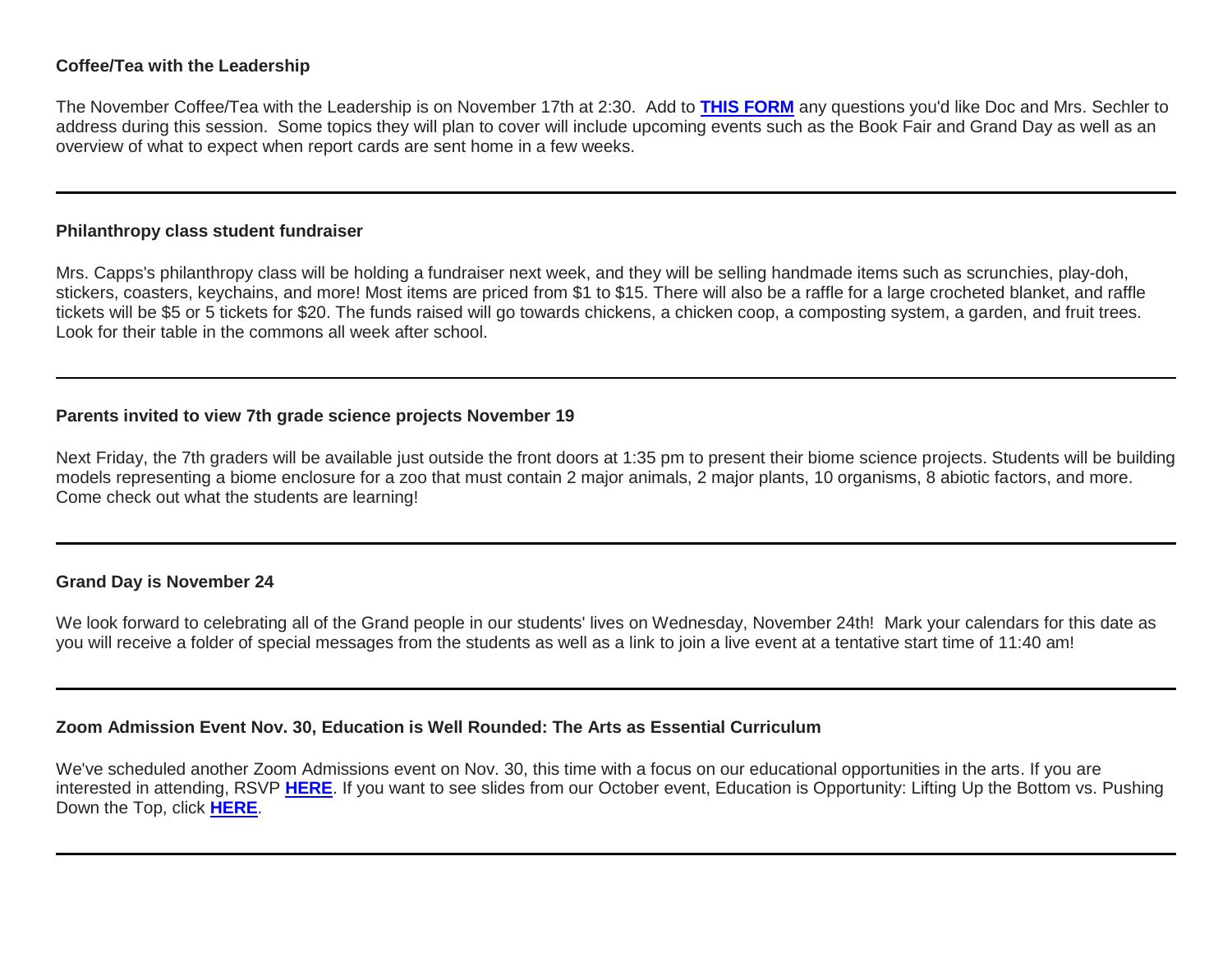## **Support the PTO YUM-raiser!**

The Ashbrook PTO is once again hosting a See's Candy YUM-Raiser this holiday season. See's Candy makes a delicious and easy holiday gift for all the special people in your life - including yourself! Orders are placed on our **[Ashbrook PTO Yum-raising website](http://link.mystudentsprogress.com/ls/click?upn=5XDbAd9r0ovG7GZusFBG8KtxIYBVgZSf-2B8L3soVnBZB8i1itf4VPEot2aI-2FNCYP3iAJjnZ-2BpS-2Fi2tMjlcoktyJCW9A1Vzn5QKvKSkRaDdChpNdXbTK86NgQ7LWkrdpPqrqu7_1PndbFfBoQGSZbxwXHHEexw3B2F0fG-2BUmuXm6a-2BX-2Bztwvq9teoiT2qaQbXJuHS0LxW8-2Ff4vQxyh0oTwE0cywR-2FLVuBhWUGQQhjVb9COZtG073Rf99ed0oybx8TCsjMmg0kC1LCEGq8Kon7zhc46S8Q2jO962ObsiWIJAGGSgariYnT2qn3q2EnkEZlRx4iioYe8Ulp9ZDswBXodbPYSh-2FdUMcbU1FPhmncpyjFitNecLwIAJJ9mVx-2BNlCvCssROxwqfAuAfqh1cGmVCtV2eTuYBZR5rAQFT6Bsr1wUuqLAoOOfkJum0dX5D7j9EJHjp6ExyArMzTZA-2B9cPQGWTJzo-2BSBwa98BiM9qrs9dzdZqEX7ekqJISeaGVWDJpZrlFHmKpzQfbUOjmLjxA8MS-2FjefU0MVLQ2OvkvPVbAtuEOSrbTghykU9TEHvQvmP1HaNb5)** and are shipped directly to you or your gift recipients. Shipping for orders over \$65 is free, orders less than \$65 ship for a small fee. Proceeds go to the Ashbrook PTO to benefit our entire school. The PTO contributes to community building events, educational resources, educational experiences and much, much more! Please feel free to share the website with friends and family and order today!

#### **Uniform Donations**

Thank you for continuing to donate your student's old uniforms to our clothing racks! Please be reminded that all donations must be laundered, free of stains, tears, major fading and pet hair. If you ever need to look through the racks of uniforms, please contact Ms. Rachael in the office.

## **Parent Connection Night and Middle School Dance Dec. 2**

All Ashbrook parents are invited (not just those with middle schoolers) to Parent Connection Night 6-8 pm on Thursday, December 2. We plan to play "Family Ashbrook Parent Feud." You don't have to create a team; we will form teams that night. We hope to see you there!

# **Online shopping reminder --give Ashbrook 0.5% on your eligible Amazon purchases**

AmazonSmile is a simple way for you to support Ashbrook every time you shop, at no cost to you. Sign up at [https://smile.amazon.com/ch/93-](https://smile.amazon.com/ch/93-1131186) [1131186](https://smile.amazon.com/ch/93-1131186) or activate it under Settings in the Amazon Shopping app on iOS and Android phones. Once activated, you'll find the same convenient shopping experience as Amazon.com with the added benefit that AmazonSmile will donate 0.5% of your eligible purchases to Ashbrook. Amazon does not share any private information with Ashbrook; we only see how much has been raised on our behalf, how many eligible purchases were made each quarter, and the total number of accounts linked to Ashbrook.

#### **COVID News**

From Benton County Health Department last week: *Please visit the [Benton County COVID-19 website](http://link.mystudentsprogress.com/ls/click?upn=5XDbAd9r0ovG7GZusFBG8JE-2Fnjda2OnFblLOikg9oQTZBUhgSrNP7TKYcJS95o0yqyuXTtMUOjlY0Qc1XwiN1wTlV-2F5ee1A7e-2F0DV1jyQKqc2vkvpTc0jYwYM9v3XVAEtKqa_1PndbFfBoQGSZbxwXHHEexw3B2F0fG-2BUmuXm6a-2BX-2Bztwvq9teoiT2qaQbXJuHS0LxW8-2Ff4vQxyh0oTwE0cywR65pCuydH-2FophfmNGdAO34oM1hbjLuzhH9yRhH7hiiyn2ABuVslC80Wac7QdhLOY9Klv8nmhA3KGmo-2B4PBxEQAZfEt5Zw30aF5xkLra89KEL3j6INGUadeKF1stQkbCtpb4gdntpzEi3DlKeGyavtGVpG3l-2BkyTVCtDyJd-2FoPcKmnQKIgunDC9heRSj7QwaOeOCAdvUv4RAhl30UDSyRrkIj8AX6ioE0tX2yhu5GyEe31rffY9za1AGxFDiyYitQkrV8i68wJC4Dc3V6Pw7fGWLYx2m4picPkZ8Jjp-2FHBCAYtL-2B-2FfiewjWMwvBVxCqaw6rkn-2By0MKCfz5wDqXoHalSOOoxus2CUnAZSawLWgZOrQ) for upcoming vaccination and testing events. We encourage community members with access to a pediatrician to seek vaccination at their provider's office or local pharmacies.*